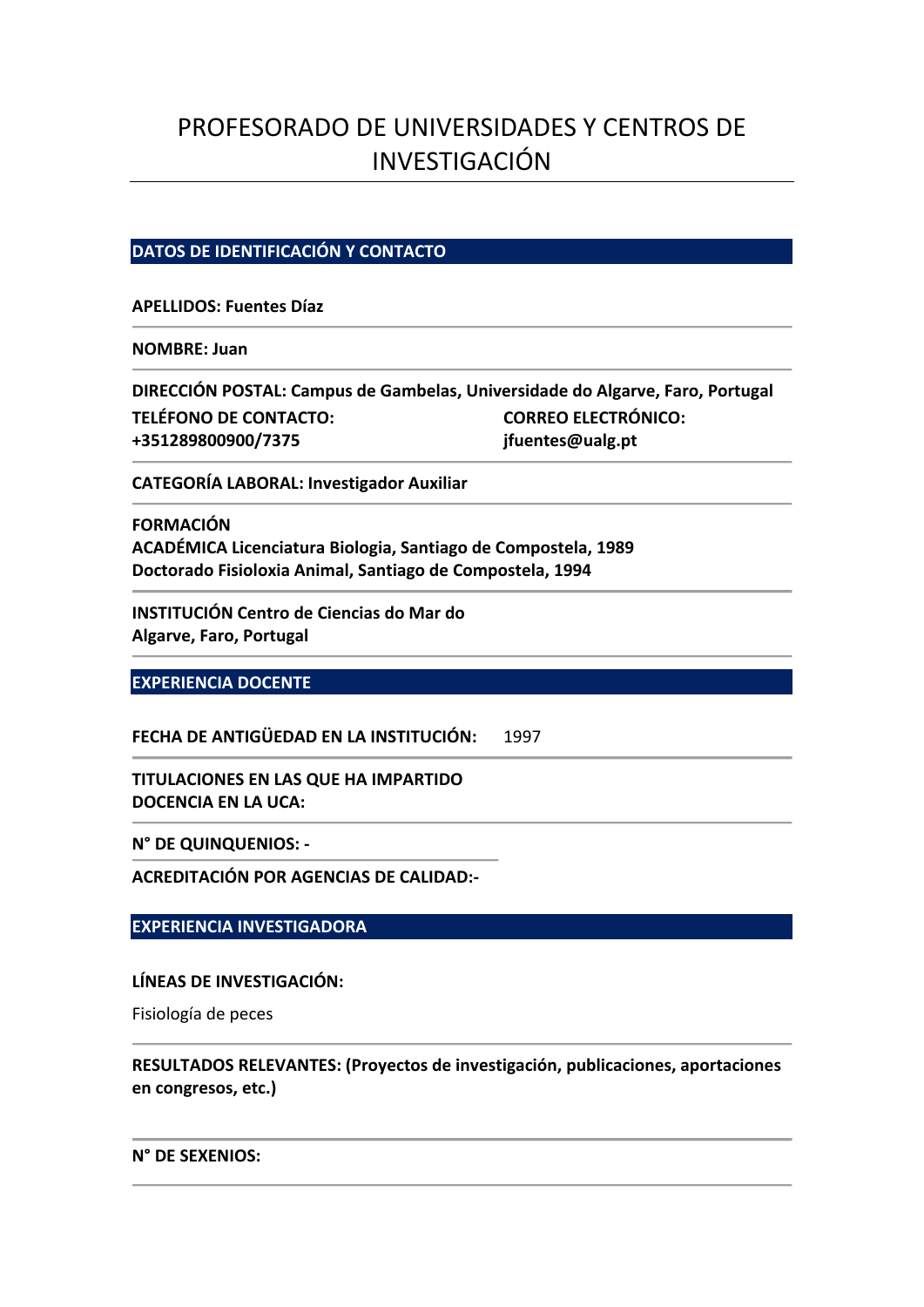## **INFORMACIÓN ADICIONAL**

**Funded research projects**: Partner (p) or principal investigator (PI)

Please note that from 2010 research grants of the Portuguese Science Foundation have a ceiling of 200k€. before the ceiling was established in 100k€.

- PI. «PhysiologiCAl Response of fIsh to OCean Acidification» Funding Agency: Portuguese Science Foundation (FCT) (199.000 €). State: Started April 2016 (36 months).
- PI. «Fish hormones and the ocean carbon cycle» Funding Agency: Portuguese Science Foundation (FCT) (195.000 €). State: Ongoing (2013‐end of 2015).
- p. «Phos‐fate in fish: Through guts, bones and kidneys (PI: Dr. P.M. Guerreiro)». Funding Agency: Portuguese Science Foundation (FCT) (174.000€). State: Ongoing.(2013-end of 2015).
- PI. «Biomineralization in the intestine of marine fish: an endocrine perspective». Funding Agency: Portuguese Science Foundation (FCT) (165.000 €). State: Concluded (2010‐2012).
- p. «Functional characterization of PTHL: A novel member of the parathyroid hormone family» (PI: Professor A.V.M. Canário). Funding Agency: Portuguese Science Foundation (FCT) (180.000 €). State: Concluded (2007‐2010)
- PI. «Stanniocalcin in sea bream: interaction with hypercalcemic factors in calcium balance». Funding Agency: Portuguese Science Foundation (FCT) (75.000 €). State: Concluded (2005‐2008).
- PI. «Physiology of PTHrP in fish, relevance to calcium balance of an unique hypercalcemic factor». Funding Agency: Portuguese Science Foundation (FCT) (50.000 €). State: Concluded (2004‐2007).
- PI. «Effect of salinity and stress on PRL, GH and SL expression in the gilthead sea bream (*Sparus aurata*)". Research exchange program with the University of Cadiz, Spain. Funding Agency: Council of Deans of Portuguese Universities [Conselho de Reitores das Universidades Portuguesas]. (4.000 €). State: Concluded (2002‐2003).
- p. «Calcium, the backbone of fish culture: importance in skeletal formation, reproduction and normal Physiology». (PI: Professor A.V.M. Canário). Funding Agency: European Commission (1,000.000 €) State: Concluded (2002‐2005).
- PI. «Osmoregulation in the sea bream: contribution of the branchial excretory mechanisms» Research exchange program with the University of Cadiz, Spain. Funding Agency: Council of Deans of Portuguese Universities [Conselho de Reitores das Universidades Portuguesas]. (4.000 €). State: Concluded (2000‐ 2001).
- Co-PI. «The role of parathyroid hormone related protein (PTHrP) and the gene products of the prolactin family in calcium regulation in the sea bream (*Sparus aurata*)». Funding Agency: Portuguese Science Foundation (FCT) (50.000 €). State: Concluded (1999‐2002).
- p. «PTHrP in sea bream development and physiology» (PI: Professor A.V.M. Canário). Funding Agency: European Commission (700.000 €). State: Concluded (1997‐2000).
- Acting‐PI. «Effect of fish size in seawater adaptation and growth in rainbow trout iris (Oncorhynchus mykiss)» (PI: Dr Emilia Rebolledo). Funding Agency: Regional Government of Galicia [Consellería de Educación e Ordenación Universitaria da Xunta de Galicia] (equivalent to 30.000€). State: Concluded (1992‐1994).
- p. «Carbohydrate metabolism during smolting in Salmonids and reproduction in turbot» [original Spanish title: "Metabolismo de hidratos de carbono durante a esmoltificación dos salmónidos e durante a reproducción en salmónidos e rodaballo] (PI: Dr Manuel Aldegunde). Funding Agency: Regional Government of Galicia [Consellería de Educación e Ordenación Universitaria da Xunta de Galicia] (equivalent to 30.000€). State: Concluded (1989‐1992).

#### **PUBLICATIONS**

### **Peer‐reviewed**

Ruiz‐Jarabo I., Barany‐Ruiz A, Jerez‐Cepa I, Mancera JM and **J Fuentes**. Intestinal response to salinity challenge in the Senegalese sole (*Solea senegalensis*). Comparative Biochemistry and Physiology. Molecular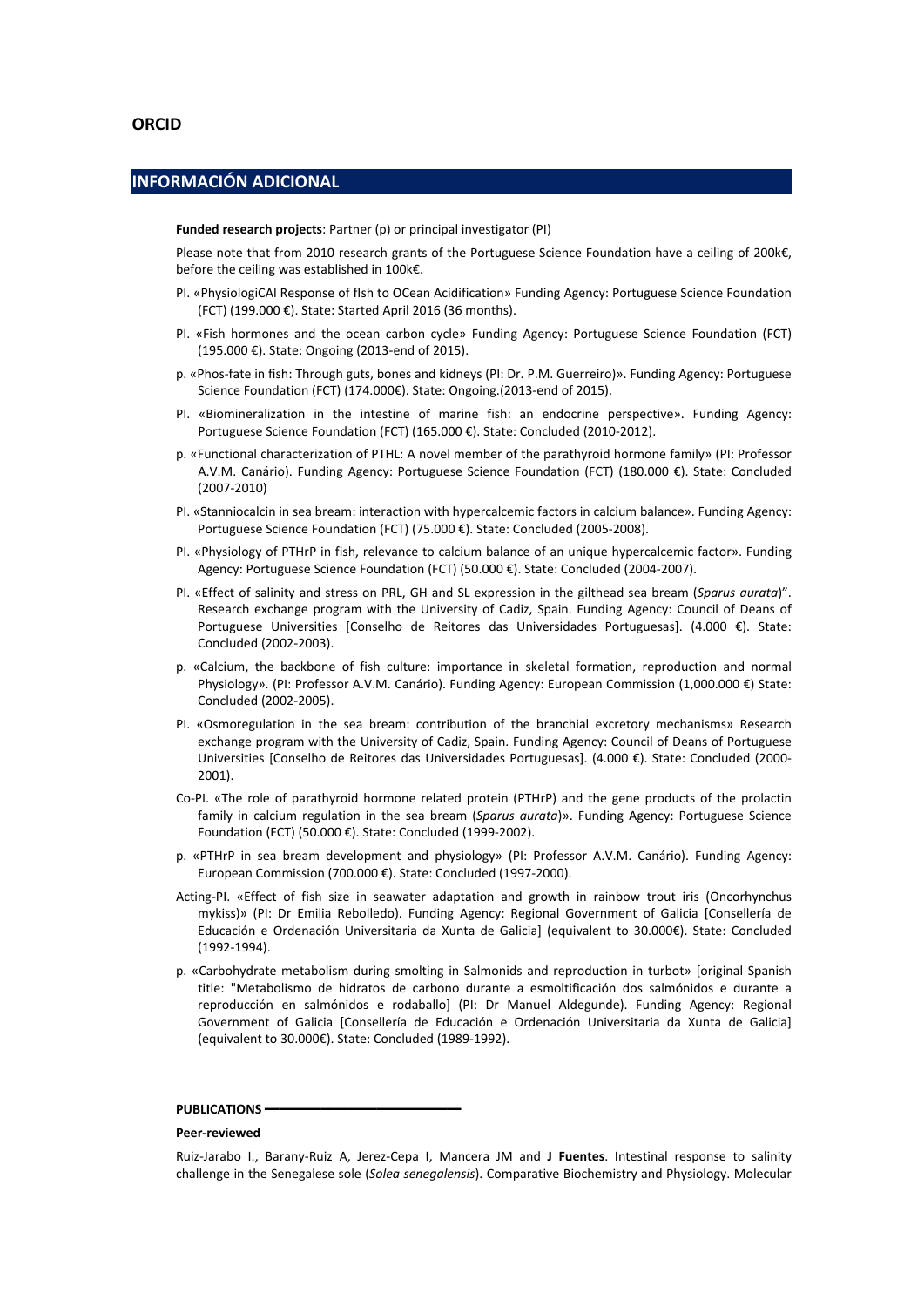& integrative physiology. Under revision

Ruiz‐Jarabo, I., González‐Wevar, C.A., Oyarzún, R., **Fuentes, J.**, Poulin, E., Bertrán, C. and Vargas‐Chacoff, L (2016). Isolation driven divergence in osmoregulation in *Galaxias maculatus* (Jenyns, 1848) (Actinopterygii: Osmeriformes) PlosONE. Accepted

Martos‐Sitcha JA, MA Campinho, JM Mancera, G Martínez‐Rodríguez and **J Fuentes**. (2015). Vasotocin and Isotocin regulate Aquaporin 1 function in the sea bream. Journal of Experimental Biology 218, 684‐693

Cardoso J, RC Felix, RS Martins, M Trindade, VG Fonseca, **J Fuentes**, DM Power. (2015). PACAP system evolution and its role in melanophore function in teleost fish skin. Molecular and Cellular Endocrinology. 411, 130‐145

Carvalho ESM, SF Gregorio, AVM Canario, DM Power and **J Fuentes**. (2015). PTHrP regulates intestinal water absorption and aquaporin expression in the intestine of the marine sea bream *(Sparus aurata)*. General and Comparative Endocrinology. 213, 24‐31

Martos‐Sitcha JA, JM Mancera, G Martínez‐Rodríguez and **J Fuentes**. (2015). AVT and IT regulate ion transport across the opercular epithelium of killifish and sea bream. Comparative Biochemistry and Physiology. Molecular & integrative physiology. 182, 93‐101.

Gregório SF, ESM Carvalho, MA Campinho, DM Power, AVM Canario and **J Fuentes**. (2014). Endocrine regulation of carbonate precipitate formation in marine fish intestine by Stanniocalcin and PTHrP. Journal of Experimental Biology 217, 1555‐1562.

Martos‐Sitcha JA, **J Fuentes**, JM Mancera and G Martínez‐Rodríguez. (2014). Vasotocin and isotocin receptors in gilthead sea bream *Sparus aurata*: expression variations during different osmotic challenges. General and Comparative Endocrinology.197, 5‐17.

Marquez L and **J Fuentes**. (2014). *In vitro* characterization of acid secretion in the gilthead sea bream (*Sparus aurata*) stomach. Comparative Biochemistry and Physiology. Molecular & integrative physiology. 167A, 52‐58

Martos‐Sitcha JA, SF Gregório, ESM Carvalho, AVM Canario, DM Power, JM Mancera, G Martínez‐Rodríguez and **J Fuentes**. (2013). AVT is involved in the regulation of ion transport in the intestine of the sea bream (*Sparus aurata*). General and Comparative Endocrinology. 93, 221–228

Martins RST, DM Power, **J Fuentes**, LAM Deloffre and AVM Canario. (2013). DAX1 regulatory networks unveil conserved and potentially new functions. Gene 530, 66‐74

Gregório SF, ESM Carvalho, S Encarnação, JM Wilson, DM Power, AVM Canário, **J Fuentes**. (2013). Adaptation to different salinities exposes functional specialization in the intestine of the sea bream (*Sparus auratus* L.). Journal of Experimental Biology 216 (3): 470‐9

Sáenz de Rodrigáñez MA, **J Fuentes**, FJ Moyano and L Ribeiro (2013). In vitro evaluation of the effect of a high plant protein diet and nucleotide supplementation on intestinal integrity in meagre (*Argyrosomus regius*). Fish Physiology and Biochemistry 39: 1365‐70

Ferlazzo A, ES Carvalho, SF Gregorio, DM Power, AVM Canario, F Trischitta and **J Fuentes** (2012). Prolactin regulates luminal bicarbonate secretion in the intestine of the sea bream (*Sparus auratus* L.). Journal of Experimental Biology 215 (21): 3836‐44

Carvalho ES, SF Gregorio, DM Power, AVM Canario and **J Fuentes**. (2012). Water absorption and bicarbonate secretion in the intestine of the sea bream: heterogeneous response to transmembrane and soluble adenylyl cyclase stimulation. Journal of Comparative Physiology B 182 (8): 1069‐80

Carvalho ES, **J Fuentes** and DM Power. (2011). Integument structure and function in juvenile *Xenopus laevis* with disrupted thyroid balance. General and Comparative Endocrinology. 174 (3): 301‐8

**Fuentes J**, DM Power and AVM Canario. (2010). Parathyroid hormone‐related protein ‐ Stanniocalcin antagonism in the regulation of bicarbonate secretion and calcium precipitation in a marine fish intestine. American Journal of Physiology Regulatory Integrative and Comparative Physiology 299: R150‐R158

**Fuentes J**, L Brinca, PM Guerreiro and DM Power. (2010). PRL and GH synthesis and release from the sea bream (*Sparus auratus* L.) pituitary gland in vitro in response to osmotic challenge. General and Comparative Endocrinology 168: 95‐102

Pinheiro PLC, JCR Cardoso, AS Gomes, **J Fuentes**, DM Power, AVM Canário. (2010). Gene structure, transcripts and calciotropic effects of the PTH family of peptides in *Xenopus* and chicken. BMC Evolutionary Biology 10: 373

Power DM, **J Fuentes**, AP Harrison (2010). A noninvasive monitoring device for anesthetics in fish. Open Access Animal Physiology 2:17‐23

Kalamarz H, M Nietrzeba, **J Fuentes**, G Martinez‐Rodriguez, JM Mancera, E Kulczykowska. (2009). Melatonin during larval and post‐larval development of gilthead sea bream *Sparus auratus* L.: more than time‐keeping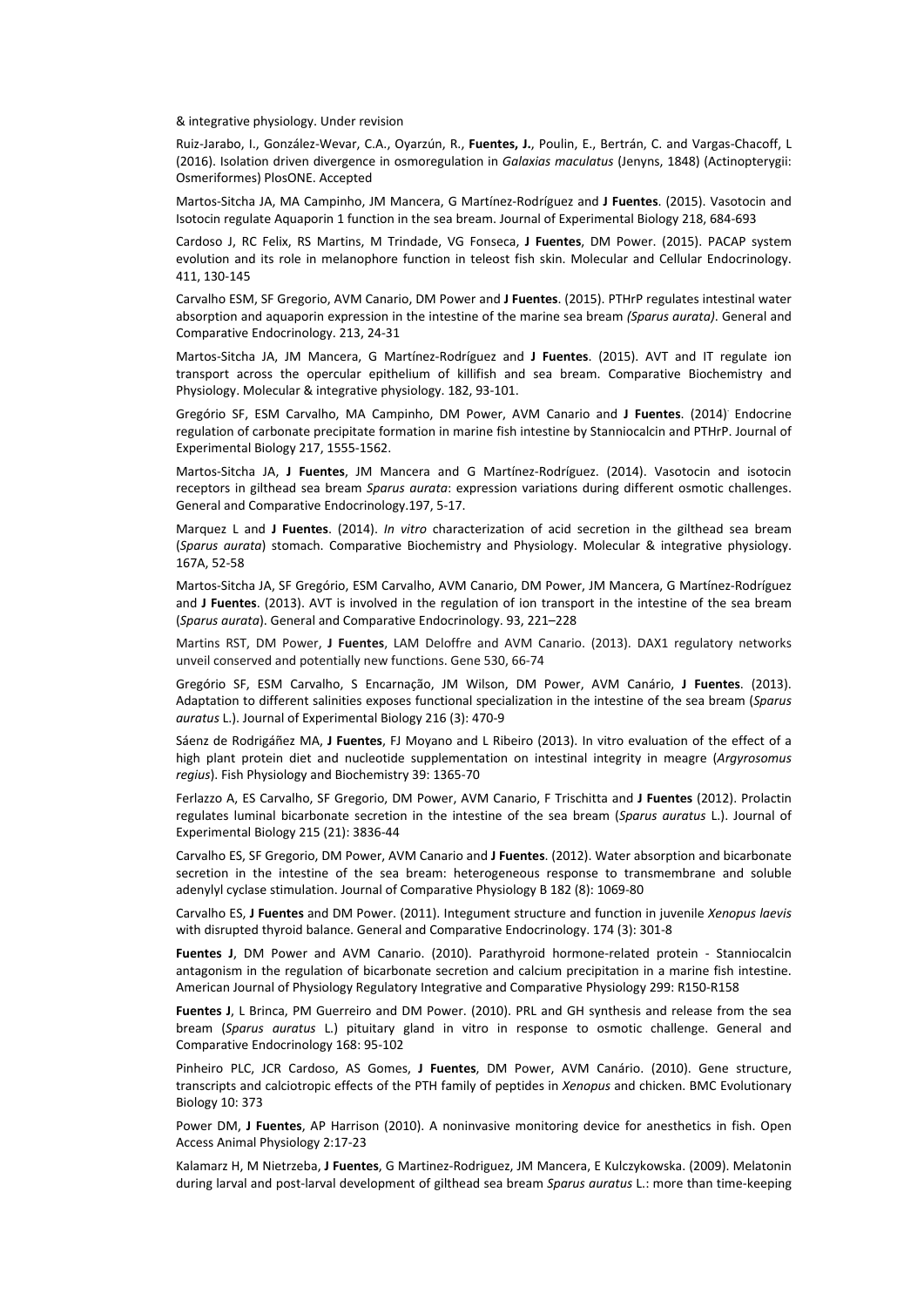molecule? Journal of Fish Biology 75, 142‐155

Martins RS, J Fuentes, O Almeida, DM Power and AVM Canario. (2009). Ca<sup>2+</sup>-Calmodulin regulation of testicular androgen production in Mozambique tilapia (*Oreochromis mossambicus*). General and Comparative Endocrinology 62:153‐159.

Laiz‐Carrión R, **J Fuentes**, B Redruello, JM Guzmán, MP Martín del Río, D Power, JM Mancera (2009) Expression of pituitary prolactin, growth hormone and somatolactin is modified in response to different stressors (salinity, crowding and food‐deprivation) in gilthead sea bream *Sparus auratus*. General and Comparative Endocrinology 162: 293‐300.

Power DM, **J Fuentes**, AP Harrison. (2008). Stunning fish (Betäubung von Fischen). Arch. Tierz., Dummerstorf 51 (2008) Special Issue, 78‐79

**Fuentes J**, PM Guerreiro, T Modesto, J Rotllant, AVM Canario, DM Power. (2007). A PTH/PTHrP receptor antagonist blocks the hypercalcemic response to estradiol‐17β. American Journal of Physiology Regulatory Integrative and Comparative Physiology 293: R956‐R960

**Fuentes J**, C Haond, PM Guerreiro, N Silva, DM Power, AVM Canário. (2007). Regulation of calcium balance in the sturgeon (*Acipenser naccarii*): a role for PTHrP. American Journal of Physiology Regulatory Integrative and Comparative Physiology 293: R884‐R893.

Fuentes J, J Figueiredo, DM Power, AVM Canario. (2006). Parathyroid hormone-related protein regulates intestinal calcium transport in the sea bream (*Sparus auratus*). American Journal of Physiology Regulatory Integrative and Comparative Physiology 291: R1499‐R150

Guerreiro PM, J Rotllant, **J Fuentes**, DM Power, AVM Canario. (2006). Cortisol and parathyroid hormone‐ related peptide are reciprocally modulated by negative feedback. General and Comparative Endocrinology 148: 227‐235

Canario AVM, J Rotllant, **J Fuentes**, PM Guerreiro, DM Power, MS Clark. (2006). Novel bioactive parathyroid hormone and related peptides in teleost fish. FEBS Letters 580: 291–299

Laiz‐Carrión R, PM Guerreiro, **J Fuentes**, AVM Canario, MP Martín del Río, JM Mancera .(2005). Branchial osmoregulatory response to salinity in the gilthead sea bream, *Sparus auratus*. Journal of Experimental Zoology 303A: 563–576

Santos CRA, MD Estevão, **J Fuentes**, JCR Cardoso, M Fabra, FJ Detmers, PMT Deen, J Cerdá, DM Power. (2004). Molecular cloning of a functional Aquaporin‐3 cDNA and its tissue distribution in a Teleost fish (*Sparus auratus*). Journal of Experimental Biology 207: 1217‐1227

Guerreiro PM, **J Fuentes**, G Flik, J Rotllant, DM Power, AVM Canario. (2004). Whole‐body calcium uptake by gilthead sea bream larvae is mostly determined by water calcium concentration during short-term adaptation to altered salinities. Journal of Experimental Biology 207: 645‐653

Rotllant J, GP Worthington, **J Fuentes**, PM Guerreiro, CA Teitsma, PM Ingleton, RJ Balment, AVM Canario, DM Power. (2003). Development and validation of specific radio‐immunoassay for teleost n‐terminus (1‐34) parathyroid hormone‐related protein: tissue and plasma concentrations. General and Comparative Endocrinology 133: 146‐153

Brinca L, **J Fuentes**, DM Power. (2003).The regulatory action of estrogen and vasoactive intestinal peptide on prolactin secretion in sea bream (*Sparus aurata*, L.). General and Comparative Endocrinology 131: 117‐ 125.

Flik G, S Varsamos , PM Guerreiro, **X Fuentes**, MO Huising, JC Fenwick (2002) Drinking in (very young) fish. Symp Soc Exp Biol. 2002 : 31‐47. Review

**Fuentes J**, PM Guerreiro, AVM Canario, DM Power. (2002). Calcium balance in sea bream (*Sparus aurata*): the effect of estradiol‐17β. Journal of Endocrinology 173: 377‐385.

**Fuentes J**, PM Guerreiro, DM Power, PM Ingleton, G Flik, AVM Canario. (2001). Parathyroid hormone related protein: A hypercalcemic factor in sea bream (*Sparus aurata* L.) larvae. American Journal of Physiology. Regulatory Integrative and Comparative Physiology. 281: R855‐R860.

Flanagan JA, DM Power, LA Bendell, PM Guerreiro, **J Fuentes**, MS Clark, AVM Canario, JA Danks, BL Brown, PM Ingleton. (2000). Cloning of the cDNA for sea bream (*Sparus aurata)* parathyroid hormone‐related protein. General and Comparative Endocrinology 118: 373‐82.

**Fuentes J**, FB Eddy. (1998). Cardiovascular responses in vivo to Angiotensin II and the peptide antagonist saralasin in rainbow trout (*Oncorhynchus mykiss* Walbaum). Journal of Experimental Biology 201: 267‐272.

**Fuentes J**, JL Soengas, P Rey, E Rebolledo. (1997). Progressive transfer to seawater enhances intestinal and branchial Na<sup>+</sup>-K<sup>+</sup>-ATPase activity in non- anadromous rainbow trout (Oncorhynchus mykiss). Aquaculture International 5: 217‐228.

**Fuentes J**, FB Eddy (1997) Drinking in Atlantic salmon pre‐smolts and smolts in response to growth hormone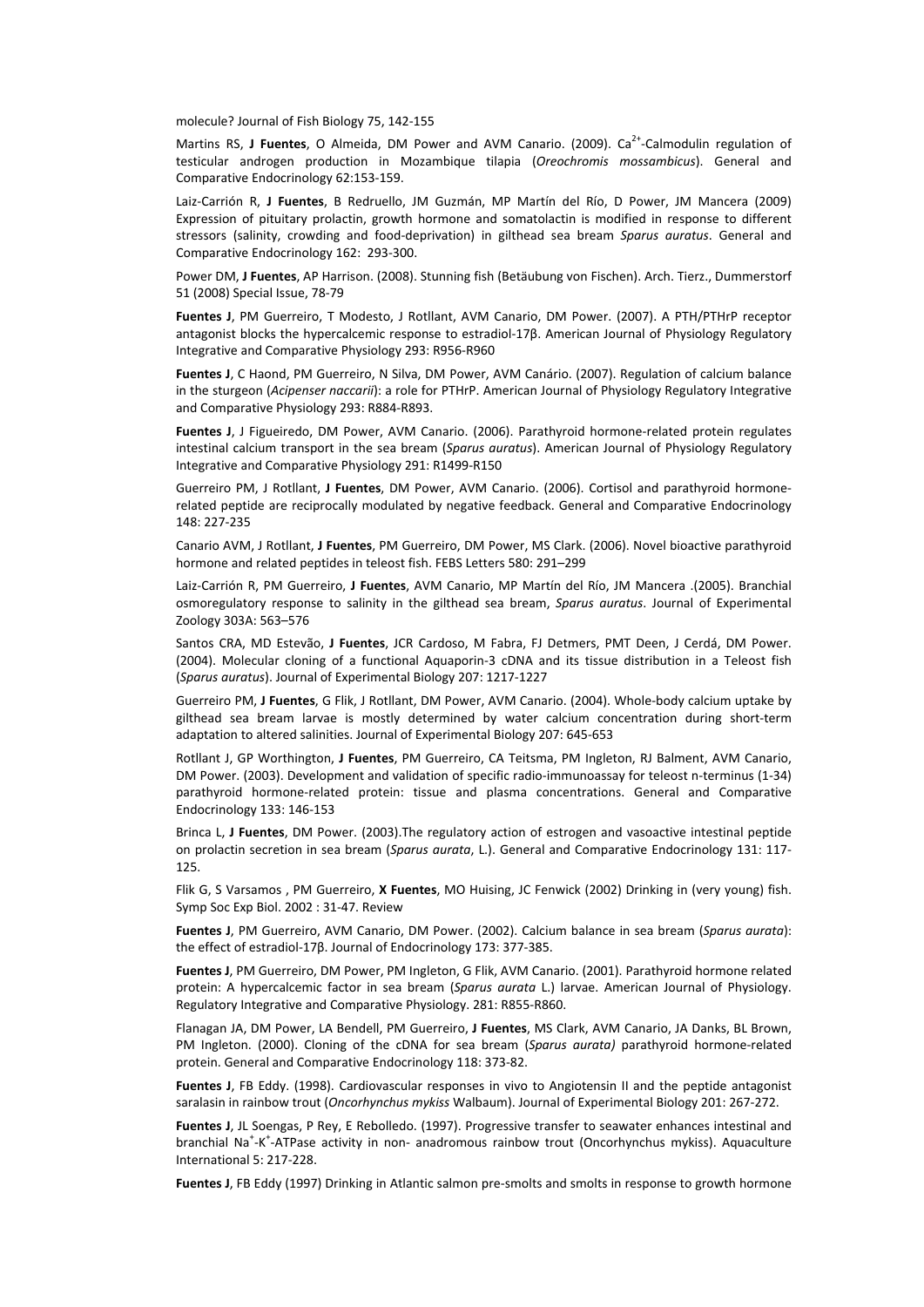and salinity. Comparative Biochemistry and Physiology 117A: 487‐491.

**Fuentes J**, FB Eddy (1997) Effect of manipulation of the renin‐angiotensin system in the control of drinking in juvenile Atlantic salmon (*Salmo salar* L) smolts in fresh water and after transfer to sea water. Journal of Comparative Physiology B 167: 438‐443.

**Fuentes J,** NR Bury, S Carrol, FB Eddy (1996) Drinking in Atlantic salmon presmolts (*Salmo salar* L) and juvenile rainbow trout (*Oncorhynchus mykiss* Walbaum) in response to cortisol and seawater challenge. Aquaculture 141: 129‐137.

**Fuentes J,** FB Eddy (1996) Drinking in freshwater adapted rainbow trout fry *Oncorhynchus mykiss* (Walbaum) in response to angiotensin I, angiotensin II, angiotensin converting enzyme inhibition and receptor blockade. Physiological Zoology 69: 1555‐1569.

Soengas JL, E Strong, **J Fuentes**, JAR Veira, MD Andres (1996) Food deprivation and refeeding in Atlantic salmon, *Salmo salar*: Effects on brain and liver carbohydrate and ketone bodies metabolism. Fish Physiology and Biochemistry 15: 491‐511.

Soengas JL, E Strong, **J Fuentes**, M Aldegunde, MD Andres (1996) Post‐ feeding carbohydrate and ketone bodies metabolism in brain and liver of Atlantic salmon. Journal of Physiology and Biochemistry 52: 131‐142.

**Fuentes J**, JL Soengas, M Buceta, J Otero, P Rey, E Rebolledo (1996) Kidney ATPase response in seawater‐ transferred rainbow trout (*Oncorhynchus mykiss*). Effect of salinity and fish size. Journal of Physiology and Biochemistry. 52: 231‐238.

**Fuentes J**, JC McGeer, FB Eddy (1996) Drinking rate in juvenile Atlantic salmon, Salmo salar L fry in response to a nitric oxide donor, sodium nitroprusside and an inhibitor of angiotensin converting enzyme, enalapril. Fish Physiology and Biochemistry 15: 65‐69.

Bernier NJ, **J Fuentes**, DJ Randall (1996) Adenosine receptor blockade and hypoxia tolerance in rainbow trout and Pacific hagfish. II. Effects on plasma catecholamines and erythrocytes. Journal of Experimental Biology 199: 497‐ 507.

Soengas JL, **J Fuentes**, MD Andres, M Aldegunde (1995) The effect of gradual transfer to seawater on muscle carbohydrate metabolism of rainbow trout. Journal of Fish Biology 46: 509‐523.

Soengas JL, **J Fuentes**, MD Andres, M Aldegunde (1994) Direct transfer of rainbow trout to seawater induces several changes in kidney carbohydrate metabolism Revista española de Fisiología. 50: 219‐228.

Soengas JL, P Barciela, **J Fuentes**, J Otero, MD Andres, M Aldegunde. (1993) Changes in muscle carbohydrate metabolism in domesticated rainbow trout (*Oncorhynchus mykiss*) after transfer to seawater. Comparative Biochemistry and Physiology 104B: 173‐179.

Soengas JL, P Barciela, **J Fuentes**, J Otero, MD Andres, M Aldegunde. (1993) The effect of seawater transfer in liver carbohydrate metabolism of domesticated rainbow trout (*Oncorhynchus mykiss)*. Comparative Biochemistry and Physiology 105B: 337‐343.

Soengas JL, **J Fuentes**, J Otero, MD Andres, M Aldegunde (1992) Seasonal changes in carbohydrate metabolism in the rainbow trout (Oncorhynchus mykiss) and their relationship to changes in gill (Na<sup>+</sup>-K<sup>+</sup>)-ATPase activity. Aquaculture 108: 369‐380.

Soengas JL, J Otero, **J Fuentes**, MD Andres, M Aldegunde (1991) Preliminary studies on carbohydrate metabolism changes in domesticated rainbow trout (*Oncorhynchus mykiss*) transferred to diluted seawater (12 ppt). Comparative Biochemistry and Physiology 98B: 53‐57

**Fuentes J**, J Otero, JL Soengas, J Garcia, E Rebolledo (1991) Renal Complex ATPase activity in domesticated rainbow trout *Oncorhynchus mykiss* at different times of the year. Journal of interdisciplinary Cycle Research 22, 355‐365

### **Chapters**

Ruiz‐Jarabo I, **Fuentes J,** Mancera JM. (In press) Osmoregulation. In "The Biology of Sole". Editors: Muñoz‐ Cueto JA, Mañanos E and Sánchez‐Vázquez FJ. CRC.

Ruiz‐Jarabo I, Gregório SF, **Fuentes J,** An approach to Stanniocalcin secretion in gilthead sea bream (*Sparus aurata*). In Advances in Comparative Endocrinology, Vol VIII. In press

Martos‐Sitcha JA, **J Fuentes**, G Martínez‐Rodríguez and JM Mancera (2014). Tissue and salinity dependent expression of vasotocin and isotocin receptors in marine fish. In "Advances in Comparative Endocrinology, Vol VII". Publisher: Publicacions i Edicions de la Universitat de Barcelona, Editors: I. Navarro, J. Gutiérrez, E. Capilla, pp.115‐118, ISBN 978‐81‐7895‐3851‐5

Martos‐Sitcha JA, SF Gregorio, ESM Carvalho, AVM Canario, DM Power, JM Mancera, G Martínez Rodríguez, J Fuentes (Vasotocinergic system in the gilthead sea bream (*Sparus aurata)*: from molecular to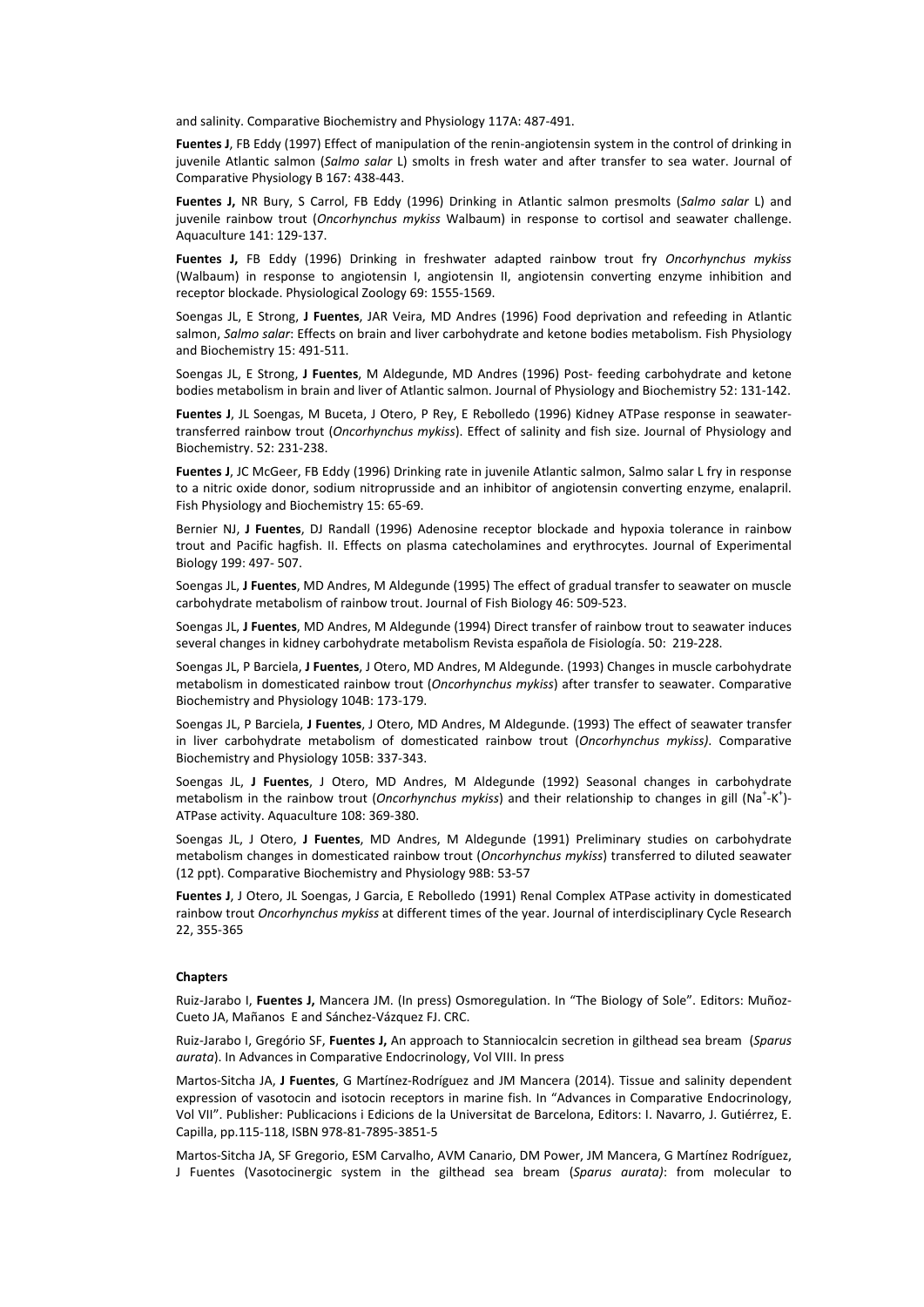electrophysiological characterization in the gastrointestinal tract. In "Avances en Endocrinología Comparada", Vol. VI., Edited by M.J. Delgado, A.L. Alonso‐Gómez, N. De Pedro, E. Irsona. pp 49‐52; Complutense University of Madrid, Área de ciencias exactas y de la naturaleza, Madrid., ISBN: 978‐84‐ 96703‐42‐1

Power DM, PM Guerreiro, PC Hubbard, M Huertas, IM Morgado, **J Fuentes**. (2009). Endocrinology Applied to Aquaculture of Finfish. In «Recent advances in Aquaculture Research». G Koumoundouros, Editor. Transworld Research Network. ISBN 974‐84‐475‐483‐7

Guerreiro PM, **J Fuentes**. (2007). Control of calcium balance in fish. In «Fish Osmoregulation». B Baldisserotto, JM Mancera, BG Kapoor, Editors. Science Publishers, Inc. Enfield (NH). USA; Plymouth, U.K. & Oxford & IBH Publishing Co. Pvt. Ltd., ISBN 978‐1‐57808‐447‐0.

Canario AVM, **J Fuentes**, PM Guerreiro DM Power (2007) PTHrP in lower vertebrates: from sequence to function. In «Novel Aspects of PTHrP Physiopathology» Claudio Luparello, Editor. Nova Science Pub Inc, ISBN 1600218571

Mancera JM, **J Fuentes** (2006) Osmoregulatory action of hypophyseal hormones in Teleosts. In «Fish Endocrinology» BG Kapoor, G Zaccone, M Reinecke, Editors. Science Publishers, Inc. Enfield (NH). USA; Plymouth, U.K. & Oxford & IBH Publishing Co. Pvt. Ltd., ISBN 1‐57808‐415‐6. pp 393‐ 419.

**Fuentes J**, FB Eddy (1997) Drinking in marine, euryhaline and freshwater teleost fish. In «Ionic Regulation in Animals». N Hazon, FB Eddy, G Flik, Editors. Springer‐Verlag. ISBN 3‐540‐61083‐9. pp135‐149

#### **Proceedings**

Fuentes J (2007) Making a living out of drinking. Comparative Biochemistry and Physiology 146A, S87‐S96

Guerreiro PM, S Sangiao‐Alvarellos, J Fuentes, D Power, J Renfro (2007) Parathyroid hormone related protein alters in vitro and in vivo renal function and ion transport in fish. Comparative Biochemistry and Physiology 146A, S87‐S96

Guerreiro PM, AVM Canario, J Fuentes, J Rotllant, B Redruello, DM Power, J Renfro (2004) Possible actions of PTHrP on calcium and phosphate transport by winter flounder (Pseudopleuronectes americanus) renal proximal tubule cells In «Avances en Endocrinlogía Comparada Vol II » JP Castaño, MM Malagón, S Garcia Navarro, Editors. Servicio de Publicaciones Universidad de Cordoba ISBN 84‐7801‐757‐7

Rotllant J, PM Guerreiro, B Redruello, L Anjos, H Fernandes, J Fuentes, AVM Canario, DM Power (2004) Studies on truncated forms of the (1-34) n- terminal peptide of parathyroid hormone-related protein defines regions important for activity In «Avances en Endocrinlogía Comparada Vol II» JP Castaño, MM Malagón, S Garcia Navarro, Editors. Servicio de Publicaciones Universidad de Cordoba ISBN 84‐7801‐757‐7

Guerreiro PM, J Fuentes, DM Power, G Flik, PM Ingleton, AVM Canario (2002) PTHrP and calcium transport in the tilapia Oreochromis mossambicus: whole body and cellular aspects. Comparative Biochemistry and Physiology. 132 S41‐S49

Rotllant J, J Fuentes, PM Guerreiro, AVM Canario, DM Power (2002) Possible relationship between corticosteroids and PTHrP in teleost fish: in- vitro and in-vivo physiology. Comparative Biochemistry and Physiology. 132 S41‐S49

Guerreiro PM, J Rotllant, AVM Canario, G Flik, DM Power, J Fuentes. (2001) Parathyroid hormone related protein and calcium transport in the tilapia, Oreochromis mossambicus. In «Avances en Endocrinlogía Comparada», P. Fernández‐Llebrez del Rey (Editor), Universidad de Málaga, Vélez‐Málaga, Spain.

Rotllant J, J Fuentes, PM Guerreiro, D Power, A Canario (2001) A possible relationship between corticosteroids and PTHrP in teleost fish: a physiological approach. In «Avances en Endocrinlogía Comparada», P. Fernández‐Llebrez del Rey (Editor), Universidad de Málaga, Vélez‐Málaga, Spain.

PM Guerreiro, J Fuentes, AVM Canario, DM Power, PM Ingleton, G Flik. (1999) Parathyroid hormone‐related protein: A calcium regulating factor in a marine Teleost, Sparus aurata. Journal of Endocrinology 163 (Suppl), P4

PM Guerreiro, DM Power, AVM Canario, PM Ingleton, SE Wendelaar Bonga, J Fuentes, G Flik (1999) "Hypocalcemic effects of human Parathyroid hormone‐related protein in the gilthead sea bream Sparus aurata". In Recent developments in comparative endocrinology and neurobiology. EW Roubos, SEW Bonga, H Vaudry and A De Loof (Eds). Shaker Publishing, ISBN 90‐423‐0089‐ 2. pp166‐168.

#### **Scientific Meetings:**

Invited speaker (IN), Oral presentations (OP) Poster presentations (PP).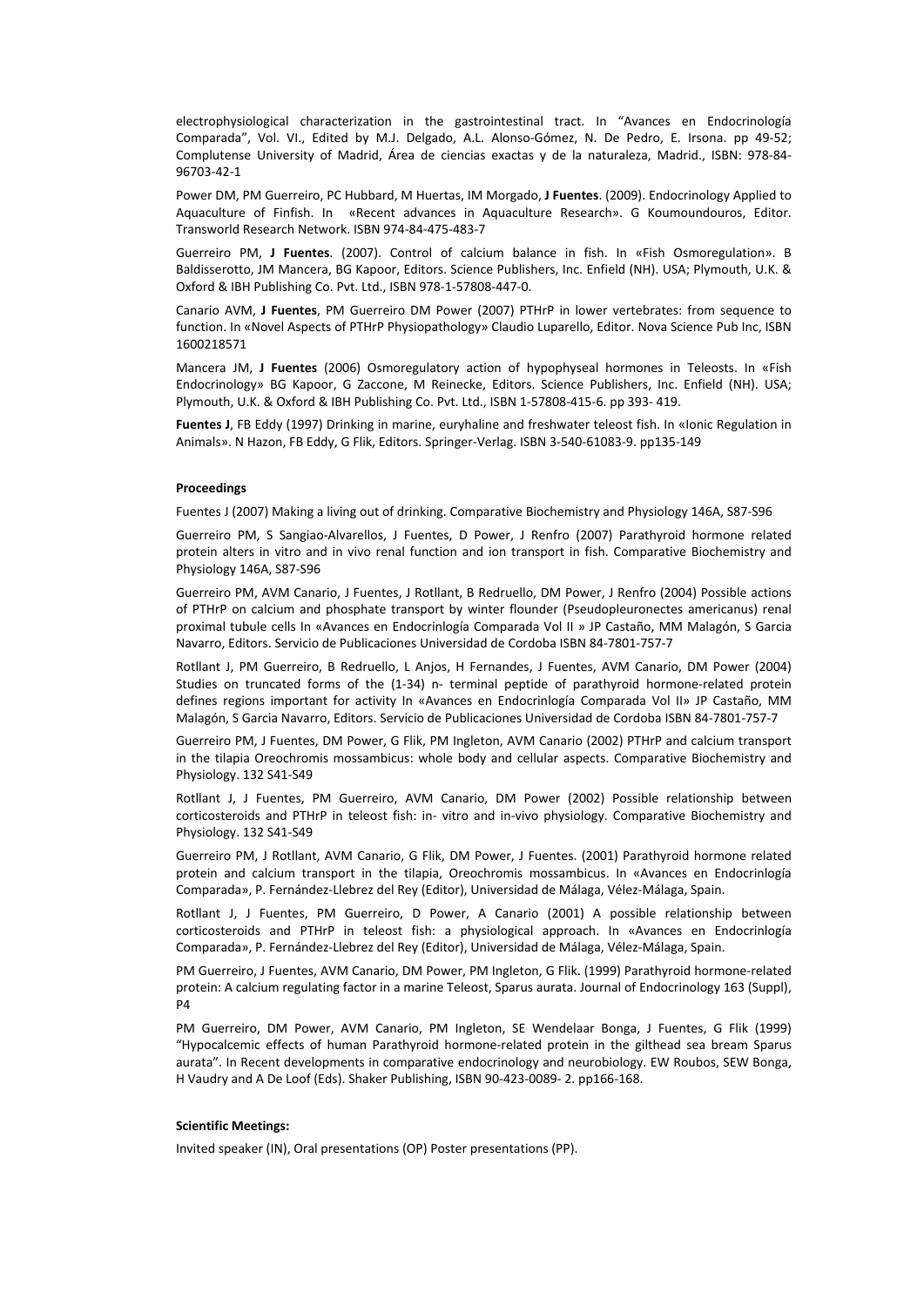IN J Fuentes. 8th International Symposium on Fish Endocrinology, June 28th‐July 2nd GOTHENBURG, SWEDEN SF Gregorio, I Ruiz‐Jarabo, **J Fuentes**. The Impact of Ocean Acidification in Sea bream Intestinal Physiology . SEB 2016, June 12‐16, 2016. Brighton, UK

IN I Ruiz-Jarabo, MA Campinho, SF Gregório, and J Fuentes. VIVO-MORPHOLINOS againstT ClaUDIN-15 SHOW OSMOREGULATORY FUNCTIONS OF TIGHT‐JUNCTION REGULATION IN KILLIFISH. 12h International Congress on the Biology of Fish. San MArcos, Texas

IN **J Fuentes.** Endocrine regulation of ion transport in marine fish: intestinal mineralization supports osmoregulation, NASCE 2015. North American Society of Comparative Endocrinology, Ottawa, June 2015

PP Martos‐Sitcha JA, **J Fuentes**, G Martínez Rodríguez, J M Mancera. Tissue and salinity dependent expression of vasotocin and isotocin receptors in marine fish, 9th Congress of the Asociación Ibérica de Endocrinología Comparada (AIEC), Barcelona, July 2013

OP Cardoso JCR, RC Félix, RS Martins, VG Fonseca, **J Fuentes**, DM Power. PACAP and its receptors regulate melanin translocation in teleost skin melanophores.  $9<sup>th</sup>$  Congress of the Asociación Ibérica de Endocrinología Comparada (AIEC), Barcelona, July 2013

PP Martos‐Sitcha JA, MA Campinho, JM Mancera, G Martínez‐Rodríguez, **J Fuentes**. Differential aquaporin regulation by vasotocin/isotocin receptors in a euryhaline teleost, the gilthead sea bream (*Sparus aurata*). 17<sup>th</sup> International Congress of Comparative Endocrinology (ICCE 2013) Barcelona, July 2013

PP Martos‐Sitcha JA, JM Mancera, G Martínez‐Rodríguez, **J Fuentes**. AVT and IT regulate chloride secretion in the operculum of killifish. 7th International symposium on fish endocrinology, Buenos Aires, September 2012

PP Gregorio, E.S. Carvalho, D.M. Power, A.V.M. Canário, J. Fuentes. Regulation of bicarbonate transporters by calcitropic hormones in the intestine of marine fish. 8º Congresso AIEC (Asociación Ibérica de Endocrinología Comparada), Universidad Complutense, Madrid, September 2011

PP Carvalho ES, SF Gregorio, DM Power, AVM Canário, **J Fuentes**. cAMP and PTHrP regulate water absorption and bicarbonate secretion in the sea bream intestine. 8º Congresso AIEC (Asociación Ibérica de Endocrinología Comparada), Universidad Complutense, Madrid, September 2011

OP **Fuentes J**, ES Carvalho, SF Gregorio, DM Power, A Canário. Endocrine control of intestinal mineralization in marine fish. 8º Congresso AIEC (Asociación Ibérica de Endocrinología Comparada), Universidad Complutense, Madrid, September 2011

OP Martos‐Sitcha JA, SF Gregorio, ES Carvalho, AVM Canário, DM Power, JM Mancera, G Martinez‐ Rodriguez, **J Fuentes**. Vasotocinergic system in the gilthead sea bream (*Sparus aurata*): From molecular to electrophysiological characterization in the gastrointestinal tract. 8º Congresso AIEC (Asociación Ibérica de Endocrinología Comparada), Universidad Complutense, Madrid, September 2011

OP **Fuentes J**, A Campos‐do‐Mar, ES Carvalho, S Encarnação, SF Gregorio, DM Power, A Canário. Biomineralization in marine fish intestine is hormone regulated.  $2<sup>nd</sup>$  Interdisciplinary Approaches in Fish Skeletal Biology, Tavira, Portugal, April 2011

OP **Fuentes J**, L Brinca, PM Guerreiro, DM Power. PRL and GH turnover in the pituitary gland of the sea bream (*Sparus auratus* L.) in response to freshwater challenge. 7º Congresso da Associação Ibérica de Endocrinologia Comparada (AIEC), 6‐9 September 2009, Porto, Portugal.

OP Pinheiro P, **J Fuentes**, DM Power. AVM Canário. "The Parathormone and Related Peptides Activity and Expression in Chicken", 7º Congresso da Associação Ibérica de Endocrinologia Comparada (AIEC), 6‐9 September 2009, Porto, Portugal.

OP Pinheiro P, J Cardoso, **J Fuentes**, DM Power, AVM Canário (2008) "A Novel Member and Comparative Analysis of the Parathyroid Hormone Family in Chicken", 24th Conference of European Comparative Endocrinologists (CECE), Genova, Italy.

PP Pinheiro P, H Downie, **J Fuentes** J., Power DM, Canario AVM (2009) Functional Activity and Gene Expression of Parathormone. XXXVIth International Union of Physiological Sciences (IUPS), Kyoto, Japan. The Journal of Physiological Sciences, 59 (Supp 1), 273.

PP Gomes AS, **J Fuentes**, JCR Cardoso, DM Power, AVM Canário (2009). Calciotropic effect of the PTH family of peptides in the clawed frog. 7º Congresso da Associação Ibérica de Endocrinologia Comparada (AIEC), 6‐9 Setembro 2009, Porto, Portugal.(Poster)

OP Pinheiro P, J Cardoso, **J Fuentes**, D Power, A Canário. (2008). Novel members and comparative analysis of the parathyroid hormone in chicken 24th Conference of European Comparative Endocrinologists Genova (Italy). 2 ‐ 6 September

OP **Fuentes J**, R Laiz‐Carrión, S Sangiao‐Alvarellos, D Power, AVM Canario. (2007). Parathyroid hormone related protein regulates proton pump in fish gill. 6o Congreso de la Asociación Ibérica de Endocrinología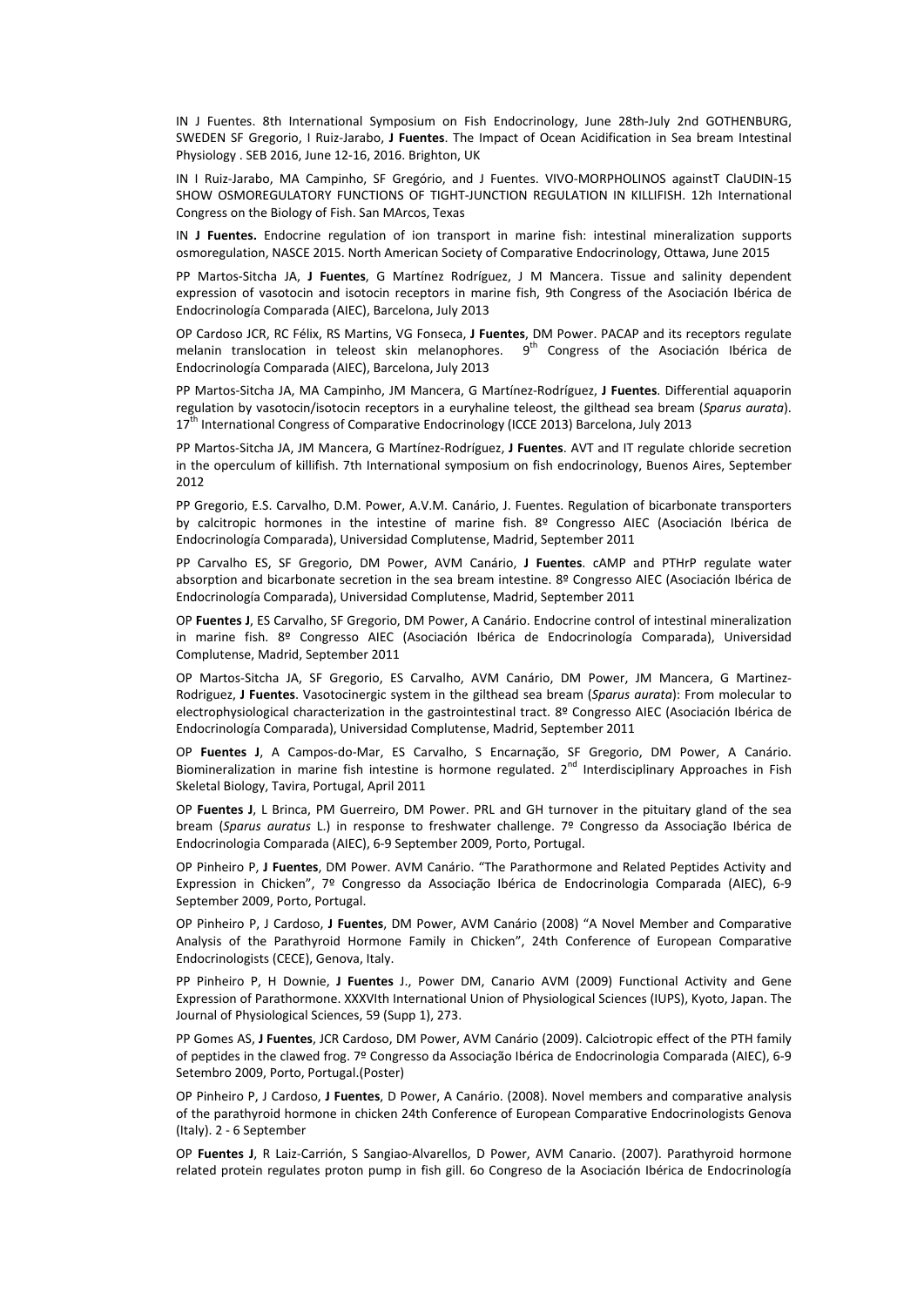Comparada. Cádiz (Spain) 10‐13 September

PP Laiz‐Carrión R, **J Fuentes**, D Power, A.V.M Canario. (2007). Regulation of proton pump in killifish by prolactin and arginine vasotocin. 6o Congreso de la Asociación Ibérica de Endocrinología Comparada. Cádiz (Spain) 10‐13 September.

OP Martins RST, **J Fuentes**, O Almeida, D Power, AVM Canario. (2007). The effects of a calmodulin inhibitor (W7) on steroidogenesis and mRNA expression of sex differentiation genes in male tilapia (*Oreochromis niloticus*)". 6o Congreso de la Asociación Ibérica de Endocrinología Comparada. Cádiz (Spain) 10‐13 September.

PP Guerreiro PM, R Laiz‐Carrión, **J Fuentes**, D Power, JM Mancera. (2007). Drinking and ion uptake regulation in sea bream larvae: a role for cortisol? 6o Congreso de la Asociación Ibérica de Endocrinología Comparada. Cádiz (Spain) 10‐13 September.

OP **Fuentes J**, A Silva., PM Guerreiro, C Haond, N Silva, DM Power, AVM Canario. (2006). Calcium balance in sturgeon (*Acipenser naccarii*): involvement of PTHrP. 23rd Conference of European Comparative Endocrinologists, University of Manchester, Manchester, UK

OP Canario AVM , J Rotllant, PM Guerreiro, **J Fuentes**, B Redruello, D M Power, M S Clark (2004). Several parathyroid hormone and related proteins in teleost fish: how functional are they? 5th International Symposium on Fish Endocrinology, Castellon, Spain

OP Canario AVM, J Rotllant, PM Guerreiro, **J Fuentes**, B Redruello, DM Power, MS Clark. (2004). Novel parathyroid hormone proteins in teleost fish: Molecular characterization and biological activity, 22nd Conference of European Comparative Endocrinologists, Uppsala, Sweden.

OP Guerreiro PM, AVM Canario, **J Fuentes**, J Rotllant, B Redruello, DM Power, J Larry Renfro. (2003). Possible actions of PTHrP on calcium and phosphate transport by winter flounder (*Pseudopleuronectes americanus*) renal proximal tubule cells "4o Congreso de la Asociación Ibérica de Endocrinologia Comparada", 8‐10 September, Cordoba, Spain.

OP Rotllant J, H Fernandes, L Anjos, PM Guerreiro, B Redruello, **J Fuentes**, AVM Canario, DM Power. (2003). Studies on truncated forms of the (1-34) N- terminal peptide of parathyroid hormone-related protein defines regions important for activity. 4o Congreso de la Asociación Ibérica de Endocrinologia Comparada. 8‐10 September, Cordoba, Spain

OP **Fuentes J**, J Figueiredo, PM Guerreiro, J Rotllant, DM Power, AVM Canário. (2003). PTHrP in intestinal calcium transport in the sea bream. 4o Congreso de la Asociación Ibérica de Endocrinologia Comparada. 8‐ 10 September, Cordoba, Spain

PP Rotllant J, L Apolonia, B Redruello, PM Guerreiro, **J Fuentes**, AVM Canario, DM Power. (2002). Characterization of Parathyroid Hormone- related Peptide receptor and signalling in fish enterocytes. XIII Congresso Nacional de Bioquímica. Lisboa (Portugal). 5‐7 December,.Lisboa, Portugal

OP **Fuentes J**, PM Guerreiro, J Rotllant, AVM Canrio, DM Power. (2002). Calcitropic action of PTHrP in fish. "21st Conference of European Comparative Endocrinologists" 26th‐30th August, Bonn, Germany.

PP Mohammad YN, **J Fuentes**, PM Guerreiro, MS Clark. (2002). Development of microarray resources for the analysis of skeletal mutations in the sea bream (*Sparus aurata*). "21st Conference of European Comparative Endocrinologists" 26th‐30th August, Bonn, Germany.

OP Guerreirro PM, **J Fuente**s, DM Power, G Flik, PM Ingleton, AVM Canario. (2002). PTHrP and calcium transport in the tilapia *Oreochromis mossambicus*: whole body and cellular aspects. "The Society of Experimental Biology Annual Meeting", 8th‐ 12th April. University of Swansea, UK

OP Rotllant J, **J Fuentes**, PM Guerreiro, AVM Canario and D.M. Power. (2002). The possible relationship between corticosteroids and PTHrP in teleost fish: in vitro and in vivo physiology. "The Society of Experimental Biology Annual Meeting", 8th‐ 12th April. University of Swansea, UK.

OP Guerreiro PM, J Rotllant, AVM Canario, G Flik, DM Power, **J Fuentes**. (2001). Parathyroid hormone related protein and calcium transport in the tilapia, *Oreochromis mossambicus*. "3o Congreso de la Asociación Ibérica de Endocrinologia Comparada", 6‐10 October,Torre del Mar, Málaga, Spain.

OP Rotllant J, **J Fuentes**, P Guerreiro, D Power, A Canario. (2001). A possible relationship between corticosteroids and PTHrP in teleost fish. A physiological approach. "3o Congreso de la Asociación Ibérica de Endocrinologia Comparada", 6‐10 October,Torre del Mar, Málaga, Spain.

PP Santos CRA , **J Fuentes**, J Cardoso, DM Power. (2001). Clonning, characterisation and tissue distribution of an Aquaporin‐3 cDNA from fish (*Sparus aurata*). "14th International Congress on Comparative Endocrinology" 26‐ 30 May, Sorrento, Italy.

OP Flik G, S Varsamos, P Guerreiro, **J Fuentes**, J Fenwick. (2001). Drinking in very young fish, "Drink or Die: The Society of Experimental Biology Symposium" 25‐26 May Sorrento, Italy.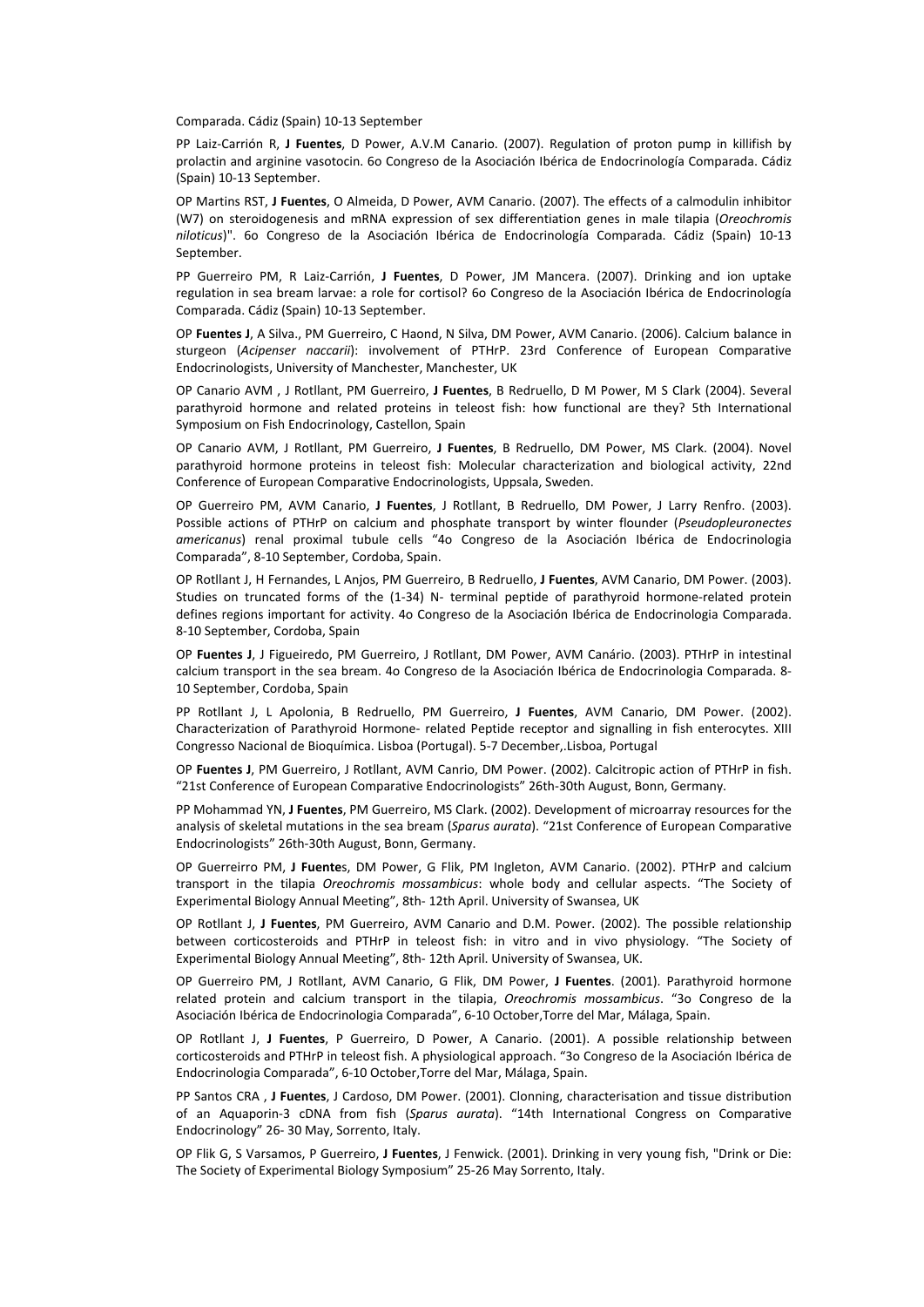OP **Fuentes J**. (2001). Drinking like a fish. "Luso American Fish Migration Workshop". 29‐31 March Porto, Portugal.

OP **Fuentes J**, PM Guerreiro, AVM Canario PM Ingleton, DM Power. (2000). Parathyroid hormone related protein in calcium balance in juvenile tilapia *Oreochromis mossambicus*. "20th Conference of European Comparative Endocrinologists" 5th‐9th September, Faro, Portugal

PP Flanagan JA, LA Bendell, **J Fuentes**, DM Power, AVM Canario, PM Ingleton. (2000). Immunocytochemistry (ICC) of developing frog with antiserum specific to fish parathyroid hormone‐related protein (PTHrP) "20th Conference of European Comparative Endocrinologists" 5th‐9th September Faro, Portugal

PP Flanagan JA, LA Bendell, **J Fuentes,** DM Power, AVM Canario, PM Ingleton. (2000). Parathyroid hormone related protein (PTHrP) and its receptor in the sea bream larvae: in situ hybridisation of gene expression. "20th Conference of European Comparative Endocrinologists" 5th‐9th September, Faro, Portugal.

PP Guerreiro PM, DM Power, AVM Canario, **J Fuentes**. (2000). Short‐ term endocrine response to calcium and phosphate loading in the sea bream. "20th Conference of European Comparative Endocrinologists" 5th-9th September, Faro, Portugal.

OP Guerreiro PM, **J Fuentes**, AVM Canario, PM Ingleton, DM Power, PM Ingleton. (2000). Parathyroid hormone related protein in Teleost fish: a role in calcium regulation. "The Society of Experimental Biology Annual Meeting", 27th‐ 31st March University of Exeter, UK.

OP Guerreiro PM, **J Fuentes**, AVM Canario, PM Ingleton, G Flik, DM Power (1999). PTHrP in the sea bream: tissue expression and action in calcium metabolism. "2o Congresso da Asociación Ibérica de Endocrinología Comparada" 15‐17 Novembro. Murcia, Spain

PP Guerreiro PM, **J Fuentes**, G Flik, AVM Canario, DM Power. (1999). Effects of salinity on the endocrine control of osmoregulation and calcium homeostasis in the sea bream. "5th International Congress of Comparative Physiology and Biochemistry", Calgary, Canada

PP Brinca L, **J Fuentes**, AVM Canário, DM Power. (1998). The regulation of PRL and GH secretion by VIP in the sea bream (*Sparus aurata* L). "19th Conference of European Comparative Endocrinologists". 1‐5 September. Nijmegen, Holland

OP Guerreiro PM, DM Power, AVM Canario, G Flik, SE Wendelaar‐Bonga, **J Fuentes**. (1998). Hypocalcemic effects of human parathyroid hormone‐related protein (hPTHrP) in the gilthead sea bream *Sparus aurata*. "19th Conference of European Comparative Endocrinologists". 1‐5 September. Nijmegen, Holland

OP Eddy FB, **J Fuentes**. (1998). Control of drinking and osmoregulation and role of the gut in migratory salmonids. Smolt physiology, ecology and behaviour. International Congress on Biology of Fish. Towson University, Baltimore, USA. pp.33‐36.

OP Eddy FB, **J Fuentes**. (1998). Drinking and the role of the renin‐angiotensin system in control of salt and water balance in fish. "The Society of Experimental Biology Annual Meeting". 22-27 March,. York, UK.

OP **Fuentes J**, FB Eddy (1997). Structure and function of proliferating rainbow trout cells in culture. "The Society of Experimental Biology Annual Meeting". 7‐ 11 April,. Canterbury, UK.

PP **Fuentes J**, FB Eddy (1997). Osmoregulatory actions of angiotensin II in Salmonids. "18th Annual Conference of the European Society for Comparative Physiology and Biochemistry". 24‐27 August,. Barcelona, Spain.

OP Eddy FB, **J Fuentes**. (1997) Drinking and the role of the renin‐angiotensin system in control of salt and water in fish. "International Conference on Comparative Physiology and Biochemistry". 31 August- 5 September Skukuza Rest Camp, Kruger National Park, South Africa.

OP **Fuentes J**, FB Eddy. (1996). Drinking in juvenile freshwater fish: role of the renin‐angiotensin system. "The Society of Experimental Biology Annual Meeting". 24 ‐ 28 March, Lancaster, UK.

PP Soengas JL, E Strong, **J Fuentes**, M Aldegunde, MD Andres. (1995). Brain carbohydrate and ketone bodies metabolism of Atlantic salmon (*Salmo salar*) is depressed post‐feeding. "International Congress of Comparative Physiology and Biochemistry". 10‐15 August. Birmingham; UK.

PP Fuentes J, J Garcia, JL Soengas, J Otero, P Rey, E Rebolledo. (1993). Kidney Na<sup>+</sup>-K<sup>+</sup>-ATPase activity during seawater adaptation in non‐anadromous rainbow trout (*Oncorhynchus mykis*s). "The Society of Experimental Biology Annual Meeting". 29 March‐2 April,.Canterbury, UK.

PP Soengas JL, **J Fuentes**, P Barciela, J Otero, MD Andres, M Aldegunde. (1993). Enhanced liver carbohydrate glycogenolysis after transfer to seawater in rainbow trout. "The Society of Experimental Biology Annual Meeting". 29 March ‐ 2 April,. Canterbury, UK.

PP Otero J, **J Fuentes**, JL Soengas, P Rey, M Aldegunde. (1991). Hypothalamic serotonin methabolism and plasma cortisol, thyroxine and triiodothyronine levels during adaptation to diluted sseawater in rainbow trout (*Oncorhynchus mykiss*). "European Neuroendocrine Association Meeting". 25‐28 August,. Budapest